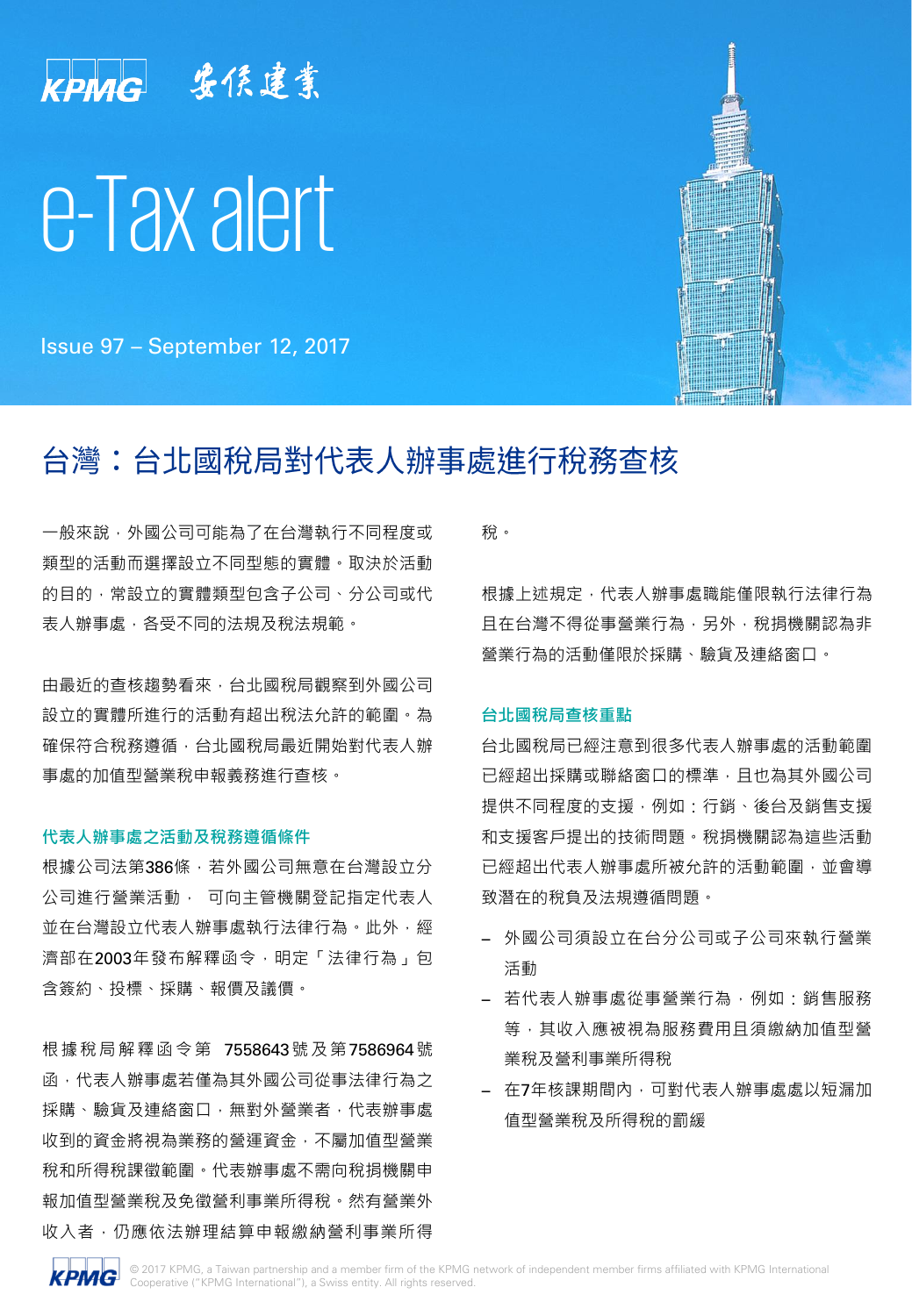### **KPMG觀察**

代表人辦事處只有在執行非常有限的功能時才不會引 發加值型營業稅和營利事業所得稅影響。過去稅捐機 關並沒有把審查重點放在代表人辦事處上,因為他們 不需要提交加值型營業稅和所得稅申報。然透過進行 其他稅務查核,台北國稅局開始意識到外商代表人辦 事處在台執行的功能可能有不符稅法規定的地方,並 開始將其查核重點放在此類活動。

根據查核實務,台北國稅局可能從以下指標中篩選其 查核標的後,發調查函給代表人辦事處收集有關執行 活動的資訊:

- − 外國總公司的商業模式及行業類型
- − 代表人辦事處員工人數
- − 代表人辦事處所執行之活動
- − 代表人辦事處從國外總公司所收到的資金
- − 關於外國公司在台灣營運之其他公開資訊

一旦代表人辦事處收到台北國稅局的函文,表示稅務 查核正式開始,稅捐機關可要求代表人辦事處補繳稅 款,並在發生違章的情況下處予罰鍰。為準備應對稅 務查核及避免潛在的稅務風險,我們建議公司採取以 下行動:

- − 透過上述潛在指標,檢查其在台灣目前進行的業務 是否超過範圍
- − 若執行活動超出許可範圍,公司應該採取補救措 施,從稅法和法規遵循角度改正現行不合規的情況
- − 公司如果已經收到台北國稅局的調查函,應妥善準 備回答問題並準備相關文件進行佐證說明以減少稅 務風險

**KPMG 稅務服務團隊 許志文 營運長 何嘉容 執業會計師 陳慧玲 副總經理**